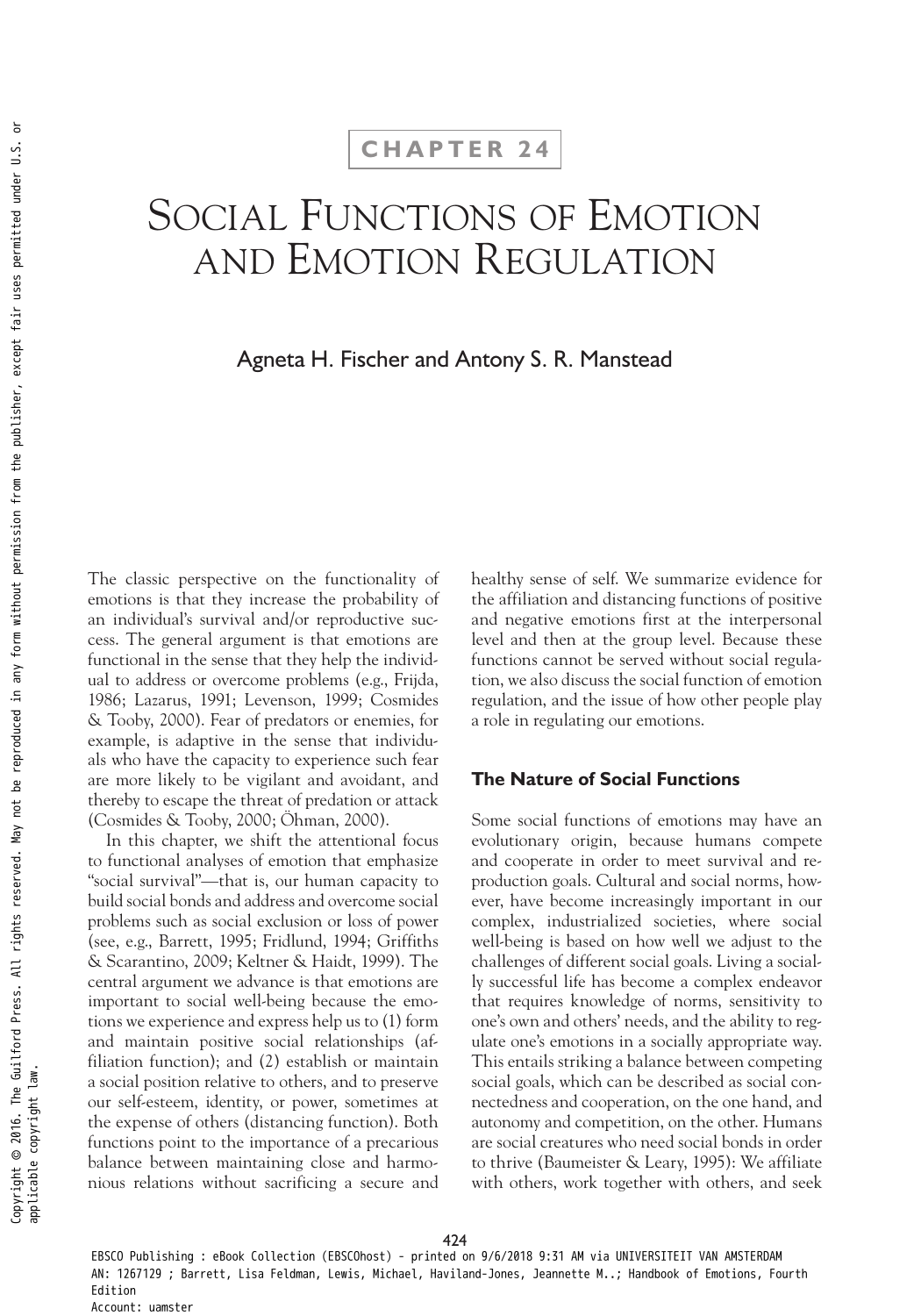harmony, closeness, and love. The importance of social bonds is illustrated by research on social isolation, showing that this leads not only to poorer health and well-being, but also to inhibited development of various social, emotional, and cognitive skills (Williams, 2001). On the other hand, we also have goals that set us apart from others: We are keen to avoid others who might pose a threat to us, excel above others and win when competing with others, exert control over others, or enhance our social power or social standing. These latter social goals cannot simply be achieved through cooperation and affiliation; they typically require distancing ourselves from others, or even being ready to compete with other persons or groups.

Emotions play an important role in realizing these two types of goals, and we therefore draw a broad distinction between two general social functions of emotion. The "affiliation function" of emotion refers to the idea that emotions help an individual or group to establish or maintain cooperative and harmonious relations with other individuals or other social groups. The "distancing" function of emotion serves to differentiate or distance the self or group from others (see also Brewer, 1991) and even to compete with these others for social status or power. Each of these general social functions of emotion operates at both the interpersonal and group level.

Any analysis of the social functions of emotion is likely to encounter the same conceptual and empirical issues as those encountered by analyses of its nonsocial functions (Gross & John, 2002; Oatley & Jenkins, 1992; Parrott, 2001, 2002). Emotion expressions typically have social effects (e.g., Algoe, Fredrickson, & Gable, 2013; Fischer & Roseman, 2007; Giner-Sorolla, 2012; Hess & Fischer, 2013; Hutcherson & Gross, 2011; Tiedens & Leach, 2004; Van Kleef, De Dreu & Manstead, 2010; Van Kleef, van Doorn, Heerdink, & Koning, 2011), whether or not these effects are intended. However, social effects are not the same as social functions.

Social effects of emotions depend on the way in which the emotion is expressed, and also on the specific features of the social and cultural context (e.g., Fischer, Manstead, & Zaalberg, 2003; Mesquita, 2003; Parkinson, 2005; Parkinson, Fischer, & Manstead, 2005; Van Kleef et al., 2011). For example, anger can be expressed by ignoring, criticizing, or shouting at someone. These behaviors are likely to have different effects, and these effects are also likely to vary as a function of the

identity of the target and the appropriateness of the expression. Scolding a friend because he or she forgot an appointment might elicit an apology on the part of the friend, but the same expression of anger toward a superior who forgot an appointment might evoke a contemptuous response (e.g., Van Kleef & Côté, 2007). In the same vein, the effects of emotion are likely to vary across cultural contexts, depending on what is considered a typical or desirable expression in a specific situation (see also Kitayama, Mesquita, & Karasawa, 2006; Tsai, Knutson, & Fung, 2006). Thus, the social effects of emotion expressions are quite concrete and also context specific (see also Philippot, Feldman, & Coats, 1999).

Social functions are defined at a more abstract level and are inferred from the social-relational goals inherent in the appraisals and action tendencies that are typical of a given emotion (e.g., Roseman, Wiest, & Swartz, 1994; see Table 24.1). The social distancing function is typical of contempt (wanting to exclude another person), anger (wanting to confront, attack, or criticize), disgust (wanting to move away, isolate oneself from), social fear (wanting to flee from someone), or *schadenfreude* (being pleased about or amused by another's misfortune). The affiliation function, on the other hand, is typical of happiness and other positive emotions, such as gratitude, love, or admiration (sharing positive experiences with or communicating positive experiences to others), but is also characteristic of certain negative emotions, such as guilt (acknowledging that you have harmed someone), shame (acknowledging one's faults), or sadness (seeking help and support from others).

We therefore propose that each emotion has a prevalent social function, based on the individual's

| TABLE ATH. MUSH GUVC SOCIAL LUNCHONS<br>of Some Emotions |                     |
|----------------------------------------------------------|---------------------|
| Affiliation function                                     | Distancing function |

**TABLE 24.1. Illustrative Social Functions** 

| Affiliation function | Distancing function      |
|----------------------|--------------------------|
| <b>Happiness</b>     | Anger                    |
| Love                 | Hate                     |
| Gratitude            | Contempt                 |
| Admiration           | Disgust                  |
| Sadness              | Social fear              |
| Guilt                | Schadenfreude            |
| Shame                | Pride about self         |
| Regret               | Disappointment in others |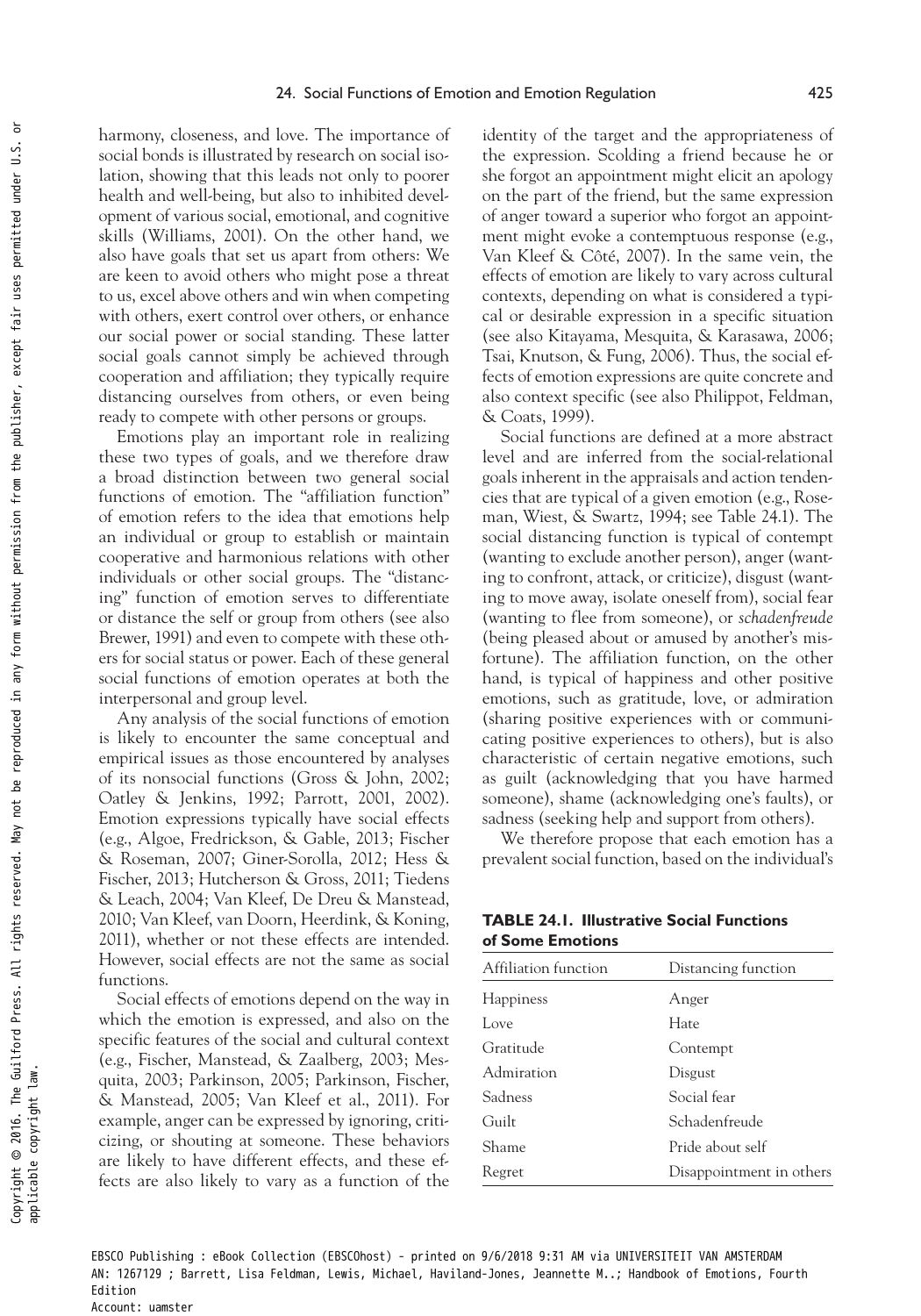goals in a social situation (affiliating with another or distancing from another). It is possible, however, that a single emotion can serve both social functions, depending on the context and taking the time frame into account. This is a point we return to below.

The idea that emotions have social functions does not imply that emotions are always socially functional—that is, that they always have the social effects that would be predicted on the basis of their relational goals. Anger, contempt, and even hate can be socially functional if they help to protect the self from destructive relations with others. However, these emotions can be and frequently are socially dysfunctional when expressions of anger or contempt are targeted either at others who pose no threat to the self or at others who have the power to inflict even greater damage. In the case of others who pose no threat to the self, expression of these emotions may irreparably damage relationships with them, without achieving anything in terms of social control or social standing. In the case of others who have the power to inflict greater damage, expression of these emotions clearly runs the risk of eliciting such damage.

The same applies to positive emotions such as pride, happiness, or love: Rather than strengthening social bonds, they may cause others to take exception to what they regard as inappropriate in the circumstances. Social dysfunctionality is especially likely to occur if the social impact of one's emotions is not taken into account or if inappropriate appraisals of the social context are made (e.g., Evers, Fischer, Rodriguez Mosquera, & Manstead, 2004; Manstead & Fischer, 2001; Parrott, 2001). According to Giner-Sorolla's (2012) functional conflict theory, dysfunctionality may also be a consequence of emotions having different functions at different levels, at least some of which can be contradictory. Thus, the social functionality of emotion in a particular set of circumstances is not a given, but rather depends on the way in which the person assesses his or her concerns or goals in relation to others' concerns or goals, and regulates his or her emotions accordingly. Becoming "too" jealous, getting angry "too often," or feeling contempt for many people is unlikely to be socially functional, although it can sometimes be functional at an individual level (e.g., by allowing the individual to vent negative feelings). Below we further explore the social functions of emotion, starting with emotions in interpersonal relationships.

### **The Affiliation Function of Emotions at the Interpersonal Level**

Social relations between individuals vary in emotional tone from love affairs to work relations, but any relationship between two persons involves some degree of emotion. The amount of emotion that is experienced and expressed, however, is closely related to the nature of the relationship, reflecting an important function of emotions at the interpersonal level: Emotions enable us to form and maintain long-term and intimate relationships by promoting closeness and harmony, by providing comfort and avoiding social isolation. This function can be inferred from research on the social effects of emotions on others or on the relationships with others.

There is evidence that the frequency and intensity of emotion experience and expression increase with the intimacy of the relationship. For example, research by Clark, Fitness, and Brissette (2004) has shown that emotions are more often experienced and expressed in communal or intimate relations than in other types of relationships. Barrett, Robin, Pietromonaco, and Eyssell (1998) also found that the degree of expression of specific emotions, as reported in diary entries, was highly correlated with the closeness of the interaction partner. Research on social sharing has also repeatedly shown that people share their emotions mainly with family and friends (Rimé, Philippot, Boca, & Mesquita, 1992). A related point is that an absence of emotions in relationships casts doubt on the strength of the social bond between the relationship partners (Laurenceau, Barrett, & Pietromonaco, 1998). In their analysis of marital conflicts, Gottman and Levenson (2002) found that an absence of affect during such conflicts was a predictor of subsequent divorce. Studies of anger and aggression have shown that people, especially women, are most often angry with intimates (Fischer, Rodriguez Mosquera, van Vianen, & Manstead, 2004; Kring, 2000), and that physical aggression, especially on the part of women, also occurs more often within intimate relationships (Archer, 2000).

These various lines of research provide support for the idea that intimate and communal relationships are characterized by strong mutual concerns and therefore give rise to emotions (e.g., Frijda, 1986), whether positive or negative. In addition, intimate relations also allow the expression of emotions, especially emotions that may expose weak or vulnerable facets of the self (such as jealousy, pow-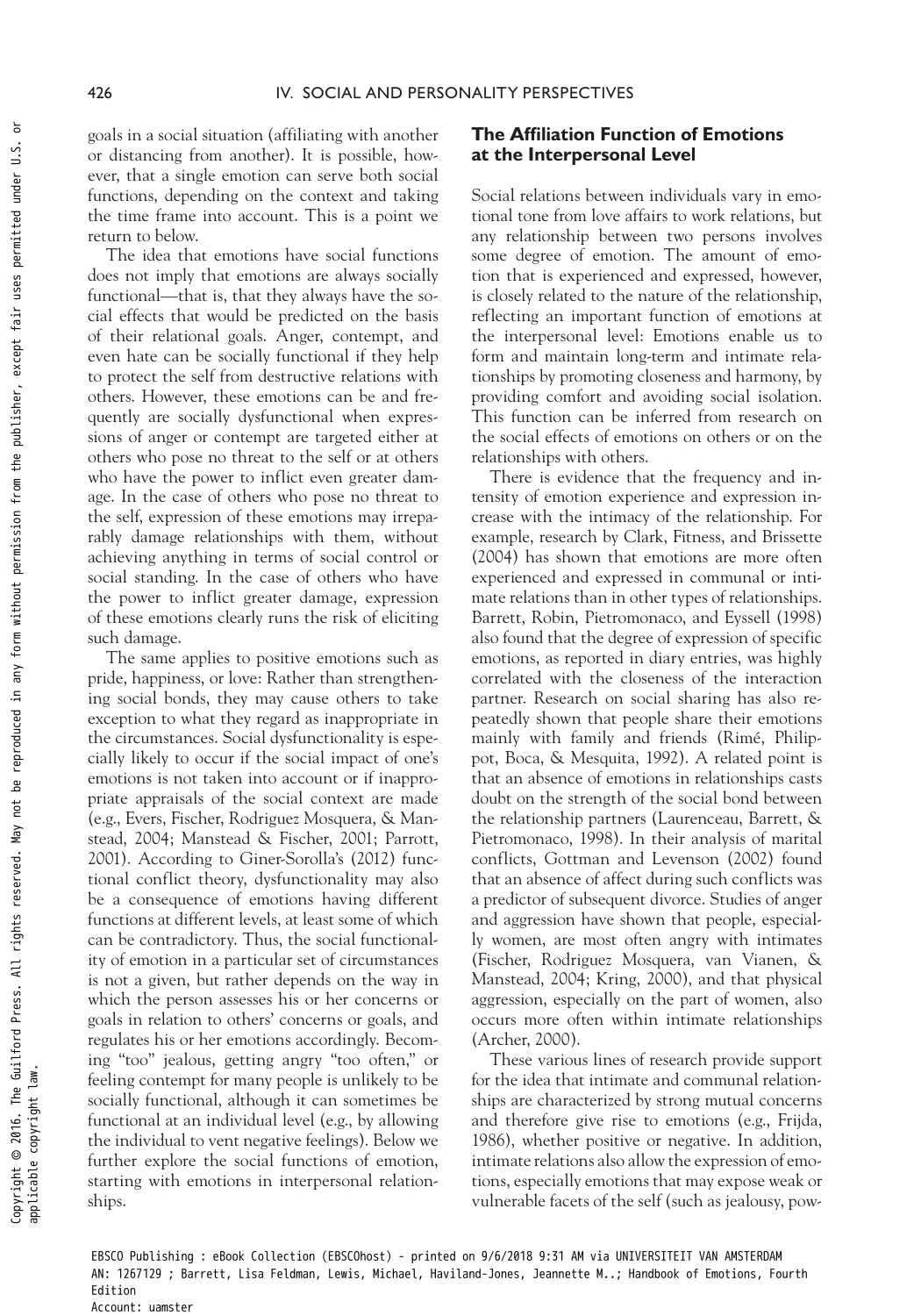erlessness), which may then further strengthen the emotional involvement. Indeed, suppression of emotional expressions in such relationships may be dysfunctional, because it may reflect a lack of trust or support. The suppression of emotional expressions in relations between strangers may also be dysfunctional, however. Research on the social effects of emotion suppression (Butler et al., 2003), for example, has shown that if one individual is instructed to suppress his or her emotions, the other person feels less emotional rapport, and exhibits heightened cardiovascular responding. Van Kleef, Oveis, Van Der Löwe, LuoKogan, Goetz, and Keltner (2008) further showed that a higher sense of power leads to being less emotionally responsive to a conversation partner's distress, which then resulted in partners' feeling less understood and less keen on befriending the other. In addition, a study of the long-term social relationship effects of emotion suppression showed that suppression as measured in freshmen prior to entering college led to poorer social relations 4 years later (English, John, Srivastava, & Gross, 2012). In other words, suppressing emotions may not only be detrimental in intimate relationships but also limit the formation of new relationships.

Previous research also shows that the expression of virtually all positive emotions promotes the development of stable and close relationships. This applies not only to romantic relationships but also to relations between strangers. Smiling people, for example, are more likely to be ascribed positive traits, such as kindness, humor, intelligence, or honesty, than are their nonsmiling counterparts (Hess, Beaupré, & Cheung, 2002; Reis et al., 1990). Krumhuber and colleagues (Krumhuber & Kappas, 2005; Krumhuber, Manstead, & Kappas, 2007) showed that these positive effects of smiling are moderated by the perceived genuineness of the smile. The more we believe that a stranger's smile reflects sincere positive feelings, the more cooperative we are likely to be toward that person (Krumhuber, Manstead, Cosker, et al., 2007).

The reciprocal expression of gratitude has also been shown to be very functional in close relationships. Showing that one is grateful for what one's partner has done leads not only to positive and appreciative feelings in the partner, but also to the recognition that one's relationship is valuable and that one feels secure and appreciated by the other (Algoe, Gable, & Maisel, 2010; Gordon, Impett, Kogan, Oveis, & Keltner, 2012). Expressions of gratitude also benefit relations between strangers and result in prosocial behavior, even if such behavior is effortful and unpleasant to carry out (Bartlett & DeSteno, 2006). One of the few positive emotions that does not necessarily result in closeness and affiliation is pride because (along with positive affect) this emotion signals high relative social status (Shariff & Tracy, 2009), and this is more likely to serve the social distancing function than the affiliation function. However, this only applies when the pride is expressed in relation to one's own attributes or achievements; in cases where one expresses pride in relation to the attributes or achievements of others, as is quite common in collectivistic cultures (Fischer, Manstead, & Rodriguez, 1999), such expressions can clearly serve the affiliation function.

Negative emotions play a different role in the development and maintenance of interpersonal relationships. The evidence suggests that negative emotions serve three specific social functions that all promote the more general affiliation function, namely *signaling*, *support*, and *social change*. These functions are not mutually exhaustive but refer to different processes. Signaling refers only to providing information about the state of the expresser, which can then result in different behaviors from the recipient. Support refers to a specific type of behavior that is elicited in the recipient, namely psychological (consoling, offering solutions) or material (e.g., financial) support. Social change also refers to the elicitation of a specific range of behaviors, namely those that evoke a change in the other person's behavior that may in turn improve the relationship with another person.

A classic example of the signaling function (also referred to as the alerting function; see Parkinson, 2011; Parkinson & Simons, 2012) is provided by research on social referencing (e.g., Sorce, Emde, Campos, & Klinnert, 1985), showing that 12-month-olds are less likely to proceed in an uncertain and possibly unsafe situation when their mothers display a negative expression. Thus, negative emotions potentially have informational value for others because they communicate concerns and appraisals of the current situation. The use of others' nonverbal expressions as a signal has been referred to as social appraisal and has been seen as one of the mechanisms in how others' emotions affect one's own (Manstead & Fischer, 2001). Mumenthaler and Sander (2012) demonstrated this idea at a very basic level by showing that the recognition of a facial expression on a computer screen is facilitated by another facial expression that gazes at the target face, but not by a facial expression that gazes away. More specifi-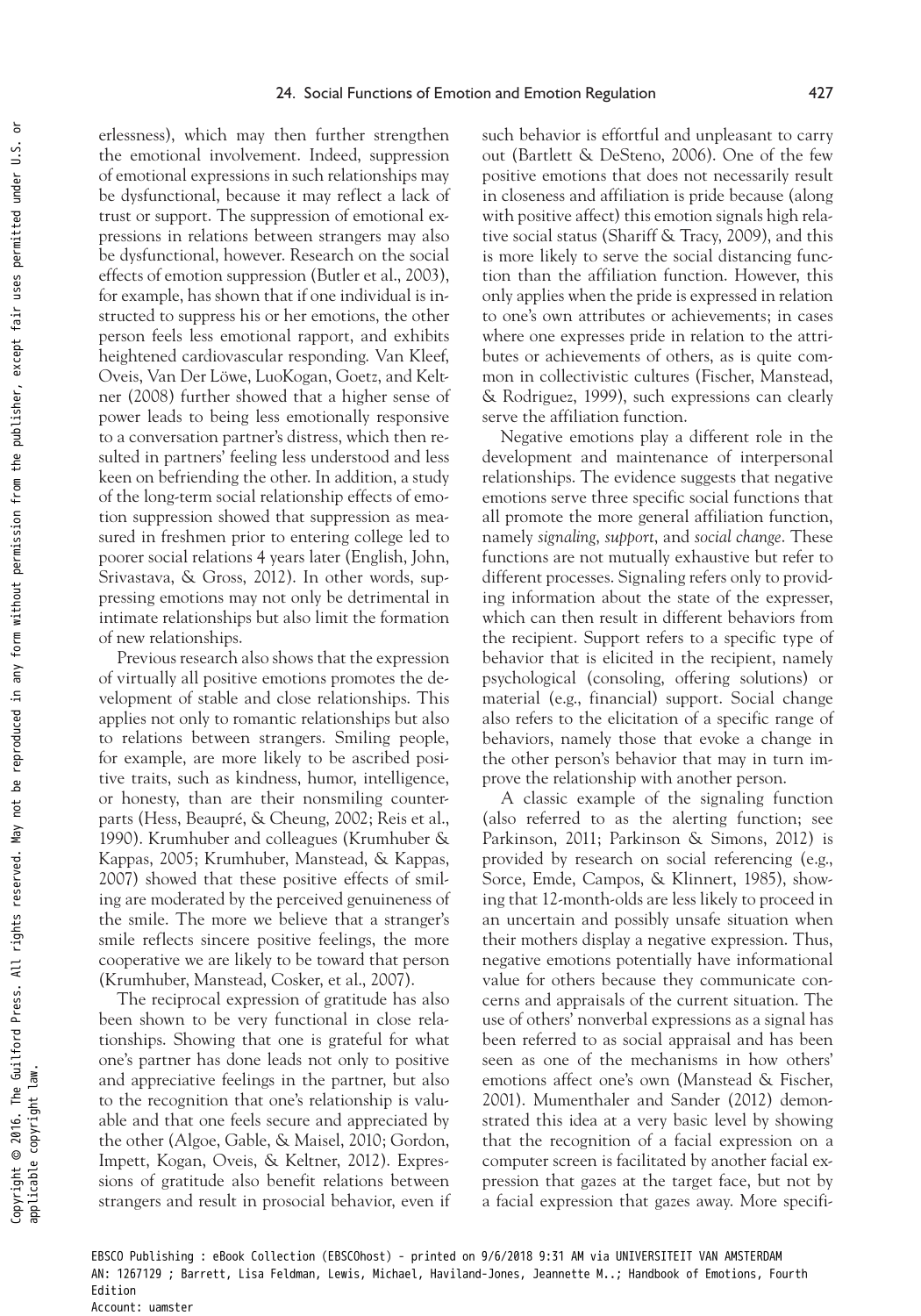cally, when a target face shows anger, the presence of a fear face gazing at the target face leads to a stronger rating of the anger face. This phenomenon also occurs in daily life, as illustrated in a diary study by Parkinson and Simons (2009). They found that anxiety and excitement about decisions involving another person are predicted by the (perceived) anxiety and excitement of the other person, even after controlling for one's own appraisals. Although the nature of the relationship was not examined in these studies, we know from other lines of research that the extent to which emotion signals are sent and the extent to which they are acted upon by receivers is also a function of relational closeness (e.g., Bruder, Fischer, & Manstead, 2013; Erber, Wegner, & Therriault, 1996; Hess & Fischer, 2013). The fact that a key outcome of emotional signaling is the strengthening of trust and social connection between signaler and receiver (Campellone & Kring, 2013) suggests that this process is bidirectional.

Second, expressing negative emotions may not only signal that a person is in danger or helpless, but may also evoke help or support. Studies on social sharing of emotions (see Rimé, 2009) have shown that we are inclined to share nearly all of our negative emotions, with the possible exception of shame, after an emotional event. Research on crying also provides evidence of this support function, because individuals are more likely to cry in the company of partners or intimates than in the company of strangers (Vingerhoets & Becht, 1997). Independently of the motive of seeking support, perceivers also actually tend to provide help when someone cries or shows signs of distress (e.g., Coke, Batson, & McDavis, 1978).

A third way in which the expression of negative emotions can directly serve an affiliative function is because it acknowledges one's own wrongdoing and is thereby intended to rescue or reaffirm the relationship with the other person. This is clearly the case in episodes of regret, guilt, or shame. Research on regret, for example, shows that it motivates efforts to undo the harm done in relationship contexts (Zeelenberg, Van der Pligt, & Manstead, 1998). Studies of guilt (Baumeister, Stillwell, & Heatherton, 1994; Tangney, Miller, Flicker, & Barlow, 1996) have shown that this emotion is typically expressed in the context of valued relationships and where people have high respect for the other. Embarrassment displays have also shown to be beneficial for one's relations with others, because they evoke sympathy, positive evaluations, or helpful behavior in others (Fein-

berg, Willer, & Keltner, 2012; Keltner & Buswell, 1976, 1997; Ketelaar & Au, 2002; Miller, 2004), as well as increased perceptions of trustworthiness and conscientiousness—as, for example, in studies on blushing, a typical signal of embarrassment (de Jong, 1999; Dijk, Koenig, Ketelaar, & de Jong, 2011). Interestingly, embarrassment displays tend to elicit more positive evaluations on a "warmth" dimension, but not on a "competence" dimension (Semin & Manstead, 1981), consistent with the notion that this emotion serves an affiliation function. The expression of these emotions thus promotes harmonious relationships.

Although there is abundant evidence of the affiliation function served by both positive and negative emotions, we argued above that social functionality does not necessarily mean that these emotions serve this social function regardless of context. An important boundary condition for social functionality is that the emotion display should be perceived as appropriate by targets or observers of the display. For example, individuals who are regarded as *too* happy, or who display smiles for self-interested reasons (see Maringer, Krumhuber, Fischer, & Niedenthal, 2011), are likely to be regarded as inauthentic. Clearly, smiles can be interpreted in different ways, depending on culture and context (Hess et al., 2002). The expression of negative emotions, such as shame or guilt, may also fail to serve an affiliation function if they are seen as ambiguous or unjustified. For example, individuals who blush when there is no reason to blush may be regarded as being guilty of something they have not done. In such situations, blushing may backfire and have negative effects on the blusher (de Jong & Dijk, 2013). In other words, social functions of emotions are at least partly related to the perceived appropriateness of the emotion expression in the situation (see also Parrott, 2001; van Kleef et al., 2011), and whether the expresser is regarded as sincere and as willing and able to change his or her behavior.

# **The Social Distancing Function of Emotion at the Interpersonal Level**

Emotional expressions in interpersonal contexts do not always serve to increase relational closeness. Indeed, emotions such as anger, contempt, disgust, or fear of another person do the reverse, increasing the social distance between self and other (e.g., Fridlund, 1994; Oatley & Jenkins, 1992). Markus and Kitayama (1991) alluded to a similar notion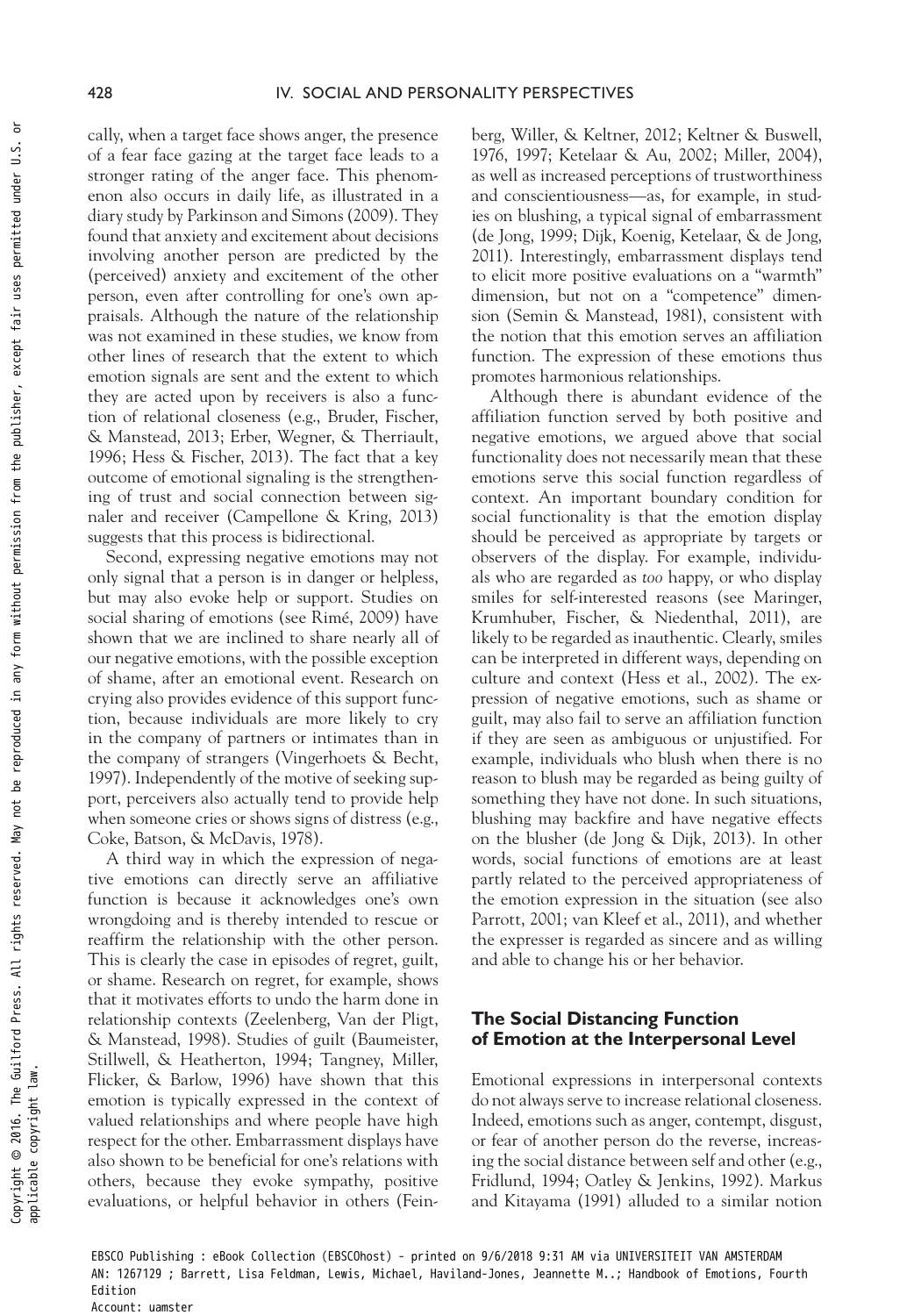when they distinguished between "socially engaging" and "socially disengaging" emotions. The latter are more socially acceptable or even desirable in cultures in which an independent rather than an interdependent self is promoted. The emotions of anger, contempt, socio-moral disgust, *schadenfreude*, and pride are assumed to serve this function. We now consider examples of these emotions, and the ways in which they increase social distance.

Although anger is generally categorized as belonging to the "approach" family of emotions, the nature of the approach is confrontational, which is likely, at least in the short term, to increase the distance between self and other. If directly expressed to the object of the anger, this emotion confronts the other person with the fact that the angry person wants to change the target's behavior and exert some control over the target (e.g., Fischer & Roseman, 2007; Fischer & Evers, 2011; van Dijk, van Kleef, Steinel, & Van Beest, 2008). This implies that the target of the anger should apologize, yield, show submissiveness, or simply stop doing whatever he or she was doing. Studies by Van Kleef and colleagues have shown that the verbal expression of anger in a negotiation context does indeed result in greater concessions by the other party (e.g., Van Kleef, De Dreu, & Manstead, 2004). Indeed, even when others do not visibly and immediately react to the expresser's anger, they may covertly retaliate against the angry person (e.g., Wang, Northcraft, & Van Kleef, 2012).

In keeping with the idea that direct anger expression is an attempt to regain or maintain status or power, or simply to control the other, research by Tiedens (2001) confirms that high-status persons are expected to respond to negative outcomes with anger (rather than sadness or guilt), and to positive outcomes with pride (rather than appreciation; see also Kuppens, Van Mechelen, & Meulders, 2004). Moreover, when people express anger or pride they are regarded as high in status, but when they express sadness, guilt, or appreciation they are regarded as low in status. The underlying explanation for these differences, according to Tiedens (2001), lies in the appraisals of agency that are inferred from the expression of each of these emotions (see also Hareli & Hess, 2009). An expression of anger is seen as reflecting an appraisal of other-blame, implying not only greater social distance but also self-elevation; by contrast, an expression of guilt or sadness reflects an appraisal of self-blame. On the other hand, actual social status, power, or dominance increases the likelihood that one expresses one's anger (Fischer & Evers, 2011; Van Kleef & Côté, 2007).

*Schadenfreude* is another example of an emotion that serves a social distancing function, as is clear from evidence that one feels greater *schadenfreude* following others' misfortune if these others pose a threat to one's self-esteem (Van Dijk, Ouwerkerk, Wesseling, & van Koningsbruggen, 2011). A more extreme example is provided by contempt. The expression of this emotion, typically in the form of derogation and rejection, often results in social exclusion of the object of the contempt (Fischer & Roseman, 2007; Fischer & Giner-Sorolla, 2014; Gottman, 1994). The aim is to make it clear that the other person is inferior or even worthless, which is a way of boosting one's own social position or status, either as an individual or as a group member. Contempt as well as anger may be elicited if alternative ways of changing others' behavior are expected to fail. Disappointment *in* another person is less extreme than contempt but nevertheless serves a similar function, because it implies that the target of these emotions has not met one's expectations, and one therefore feels distance from or even abandonment of the person who is the object of the emotion (van Dijk & Zeelenberg, 2002).

Thus anger, disappointment, hate, and contempt all serve a social distancing function because they imply that the target is responsible for a negative outcome. The social distance results from the negative appraisals of the actions or character of the other person and can be further reinforced by tendencies to attack the other (in the case of anger and hate) or to treat the other as an inferior being (in the case of contempt). Although these emotions all serve a social distancing function, they differ in the extent to which they are also able to serve an affiliation function: Whereas contempt is highly unlikely to give rise to any improvement in a social relationship (see Fischer & Giner-Sorolla, 2015), anger can do so, especially in the longer term (Fischer & Roseman, 2007). This suggests that whereas the primary social function of anger is to criticize the other person, and thereby to increase distance, it can also serve an affiliation function, but at a later point in time.

To summarize, we have considered evidence that certain emotions have the effect of creating social distance between self and others in a way that may enhance one's social standing or selfevaluation. Expression of these emotions implies movement away from, and sometimes above, the other person(s). Confronting and constraining the antisocial or dysfunctional behaviors of oth-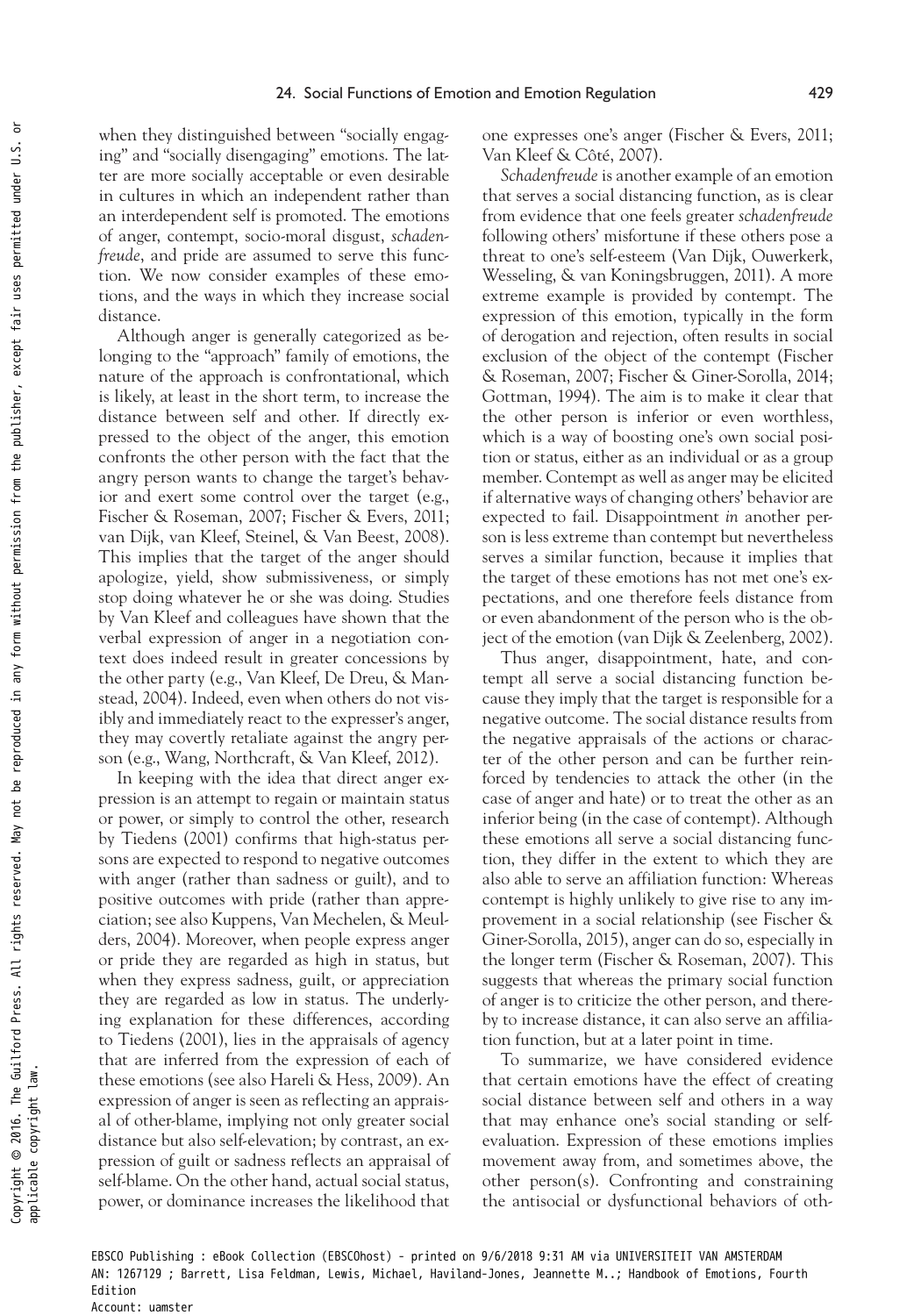ers by expressing anger and contempt toward them thus serves the function of protecting the individual or group from the harmful or disruptive behavior of others. Likewise, it is sometimes functional for individuals and groups to set themselves apart from or to cut themselves off from other individuals or groups. For example, anger felt toward an ex-partner can be helpful not only in detaching oneself from that relationship but also in creating the possibility for a new one. Likewise, contempt expressed toward others who fail to endorse or live up to key norms and values can be beneficial in protecting those norms and values.

### **Affiliation Functions of Emotions at the Group Level**

Affiliation and social distancing functions can also be identified at the group level. In line with social identity theory (Tajfel & Turner, 1979), which argues that self-esteem derives in part from the status and achievements of the groups with which we identify, we can safely assume that emotions serve the function of strengthening ingroup bonds as well as creating distance from outgroups. The strength of these group-based emotions is related to one's categorization as a group member (e.g., Smith, 1993). For example, Dumont, Yzerbyt, Wigboldus, and Gordjin (2003) showed that mere social categorization could increase or decrease the intensity of group-based emotions. When Dutch or Belgian participants categorized themselves as Westerners, a social identity that includes Americans, they reported experiencing more fear after being reminded of the terrorist attacks on the World Trade Center in 2001 than when they categorized themselves as Europeans, an identity that excludes Americans.

Typically, the more one identifies with a group, the stronger the positive group-based emotions one experiences (Smith, Seger, & Mackie, 2007). However, strong identification with a group can also lead to weaker group emotions if such emotions could be harmful to one's social identity and/or beneficial for an outgroup. This is the case with group-based guilt (Branscombe, Doosje, & McGarty, 2002; Doosje, Branscombe, Spears, & Manstead, 1998). Doosje et al. (1998) found that strength of identification with Dutch identity among Dutch participants was inversely related to guilt about the way that Indonesians were treated during the colonial era. High identifiers appeared to engage in defensive denial that wrongdoing had been perpetrated. In a study on European Americans' "White guilt" with respect to African Americans, Iyer, Leach, and Crosby (2003) further suggested that group-based guilt may involve a focus on the ingroup with a view to alleviating ingroup distress, rather than a more outgroup-focused desire to help members of the disadvantaged group. The aversive nature of group-based emotions such as guilt and—especially—shame is also functional in preventing group members from engaging in actions that might give rise to these emotions. Shepherd, Spears, and Manstead (2013a, 2013b, 2013c) have shown that *anticipated* group-based shame results in less ingroup favoritism and motivates group members to engage in collective action to stop the shame-evoking behavior.

The affiliative, group-bonding function of positive group emotions is shown more directly in a study where group-based emotions resulted in stronger identification with a group (Kessler & Hollbach, 2005). Shared positive emotion is likely to play a role in the "basking in reflected glory" phenomenon (Cialdini et al., 1976). The shared positive affect that supporters experience as a result of their team's success on the football field presumably serves to strengthen their ingroup identification. Likewise, it seems plausible that shared negative emotions provide an emotion-based account for the related phenomenon of "cutting off reflected failure" (Snyder, Lassegard, & Ford, 1986), in which group failure leads individuals to distance themselves from the ingroup in question. Livingstone, Spears, Manstead, Bruder, and Shepherd (2011) have gone a step further by showing that similarity between own and others' emotional reactions to an event led participants to be more inclined to see themselves as having a shared identity. Just as shared identity strengthens group-based emotions, shared emotions in a group strengthen social identity.

One way in which emotions serve an affiliative, group-bonding function is because the communication of emotion within a group provides group members with rapid information about group structure and the environment (Spoor & Kelly, 2004). Furthermore, if others share one's emotional reactions to an event, one is more likely to regard oneself as sharing group membership with them (Livingstone et al., 2011) and to feel emotions on behalf of that group (Kuppens, Yzerbyt, Dandache, Fischer & van der Schalk, 2013). Moreover, emotions within one's group also seem useful when distinctions from other groups are relevant. This is nicely illustrated by research on sports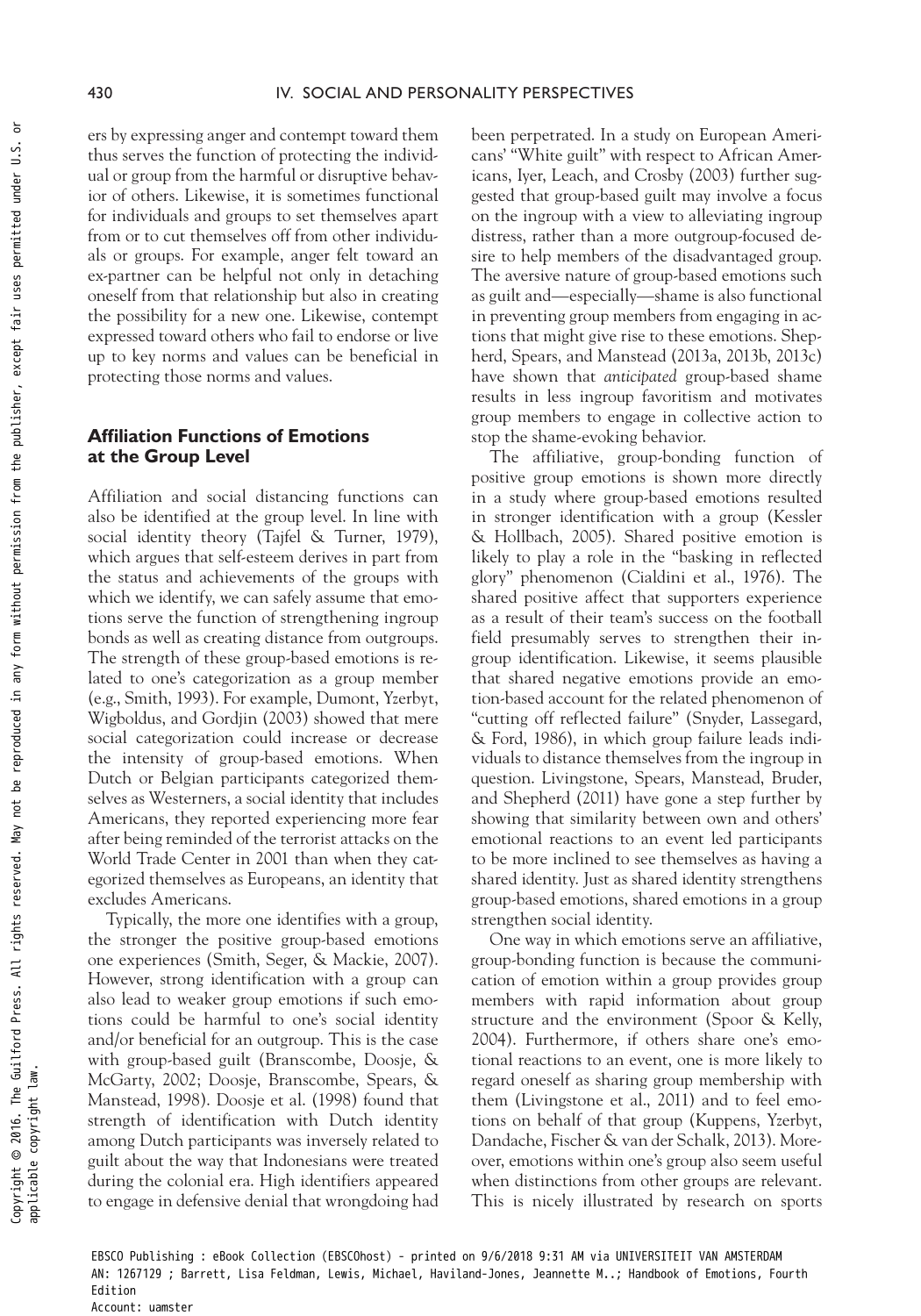teams, where individual team members' moods are correlated with their own team's aggregate mood, and not with that of a competing team (Totterdell, 2000). Work teams also experience "group moods," and the extent to which group members have similar moods has an influence on levels of cooperation and conflict in the group (Barsade, 2002; Bartel & Saavedra, 2000). In particular, the collective display of positive emotion leads to greater cooperation and reduces conflict in the group, whereas the display of negative emotion is associated with the opposite outcomes. George and her colleagues have also shown that group affective tone is related to prosocial behavior (see George, 1990).

Group emotions may also serve an affiliation function in cases where groups are less cohesive and when group members do not agree or have different opinions. For example, Heerdink, Van Kleef, Homan, and Fischer (2013) examined expressions of anger or happiness toward a group member's deviant opinion and found that happy expressions by other group members led to stronger feelings of being accepted, whereas angry expressions led to stronger feelings of being rejected. In other words, as well as strengthening group bonds, emotions can also maintain cohesiveness in less cohesive groups by excluding deviant members. This has also been illustrated in research by Sani and colleagues (e.g., Sani, 2005; Sani & Reicher, 1999), who showed that schisms develop from perceptions that positions taken by other ingroup members threaten the shared identity of the group. Shared identity is a core attribute of the group, so any threat to it is likely to evoke negative emotions such as dejection and agitation, resulting in decreased identification with the group and lower perceived cohesiveness. In a field study of the secession of a subgroup from the Church of England, Sani (2005) showed that strong negative emotion aroused by a perceived threat to group identity was a positive predictor of intentions to secede from the group.

A third way in which group emotions may have an affiliative function is at the level of intergroup relations: By eliciting and expressing (social distancing) emotions toward outgroups, one can strengthen relations within one's own group. The stereotype content model (Cuddy, Fiske, & Glick, 2008) proposes that group-based emotions are a key feature of stereotypes and prejudice, reinforcing not only differences between groups but also a social hierarchy. Fiske, Cuddy, Glick, and Xu (2002) argued that stereotypes are based on two dimensions, warmth and competence, and depend on social structural features of intergroup relations in a society. A group's status predicts the degree to which a group is seen as competent, whereas its cooperativeness predicts the degree to which it is seen as warm or cold. These dimensions also predict how people emotionally react to members of specific outgroups. Envy is felt toward groups seen as cold but competent; in the North American context such groups include Asians, Jews, and rich people. Contempt or disgust are felt toward social groups that are seen as both cold and incompetent, such as welfare recipients, homeless people, or drug addicts. Pity and sympathy are felt toward those seen as warm but incompetent, such as the elderly. By contrast, groups seen as warm and competent elicit admiration (Sweetman, Spears, Livingstone, & Manstead, 2013).

Although much research has been conducted on anger, other emotions also help to sharpen group boundaries by stressing dissimilarities with the outgroup, or by promoting prejudice. For example, studies on intergroup *schadenfreude* (Leach, Spears, Branscombe, & Doosje, 2003; Spears & Leach, 2004) have shown that its intensity is, among other things, associated with feelings of inferiority with respect to the outgroup, suggesting that intergroup *schadenfreude* can be seen as a way of coping with the lower social status of one's own group.

## **Distancing Functions of Emotions at the Group Level**

Clearly, group-level emotions can also serve a social distancing function when they are targeted at outgroups. In particular, anger challenges existing social hierarchies. Indeed, anger has been considered to be the basis of intractable intergroup conflicts, such as the one between Israelis and Palestinians (Bar-Tal, Halperin, & Rivera, 2007). These group-based distancing emotions are also strengthened by identification with one's group. The more strongly people identify with a group or take the perspective of a group, the more groupbased anger they feel toward an outgroup that threatens the well-being of the group—even if they are not personally affected by any injustice (Mackie, Devos, & Smith, 2000; van Zomeren, Spears, Fischer, & Leach, 2004). Gordijn, Yzerbyt, Wigboldus, and Dumont (2006) found that a perceiver's degree of identification with the victims of an injustice affected not only the perceiver's level of group-based anger, but also his or her willing-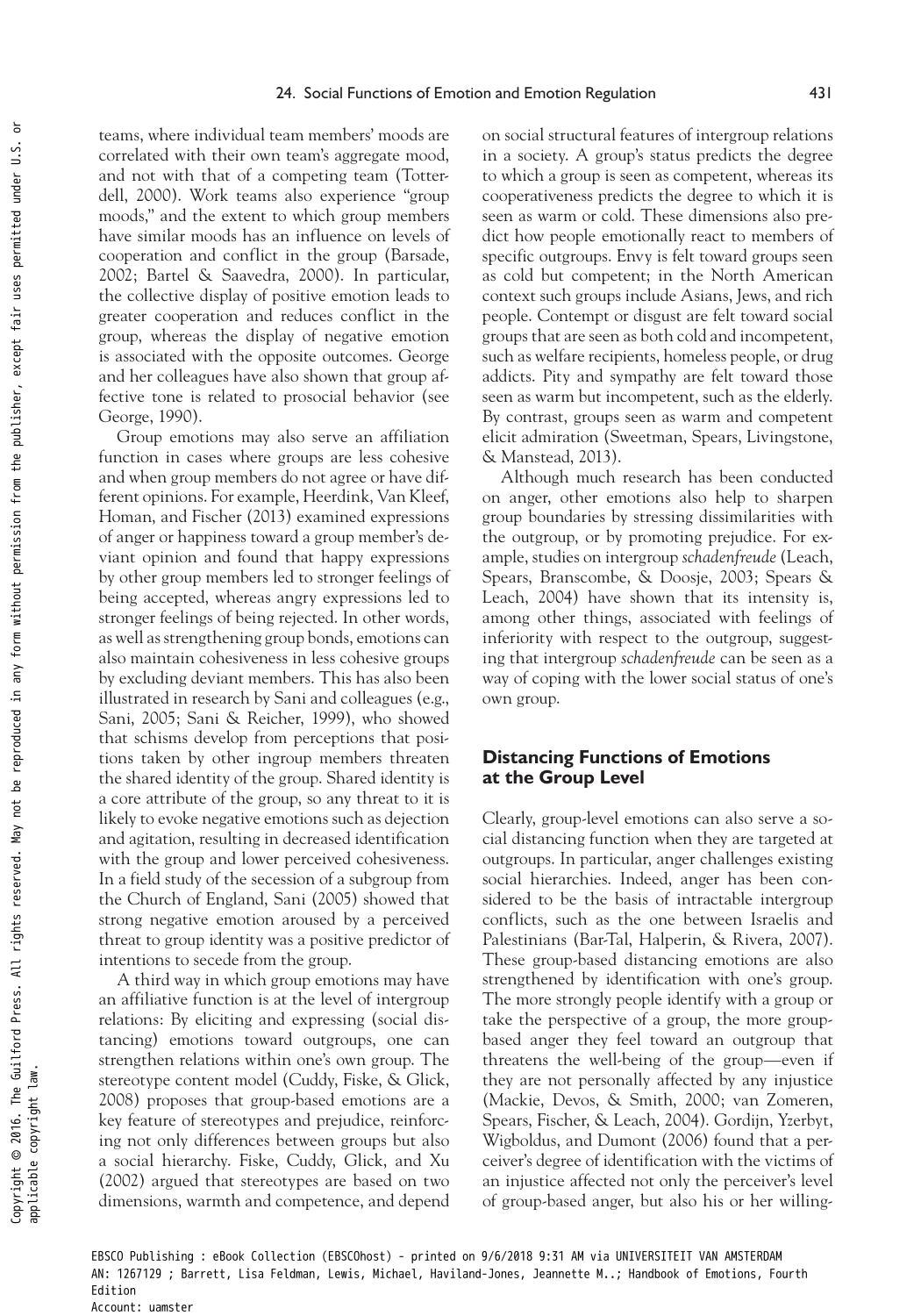ness to engage in collective action or protest to redress the wrong. Van Zomeren and colleagues (2004) sought to understand why collective disadvantage sometimes does and sometimes does not lead to collective action, and hypothesized that this was due to different expectations about the type of support that members would receive from their group. These researchers drew a distinction between "instrumental support" (support for action) and "emotional support" (sharing opinions). They found that the anticipation of instrumental support was sufficient to predict collective action in the absence of anger; however, if group members anticipated emotional support, this led to more group-based anger and thereby to collective action. In the latter case, anger served the function of motivating group members to engage in collective action.

Group-based anger therefore has the effect of mobilizing people who are not themselves directly affected by the perceived injustice. Research by DeSteno, Dasgupta, Bartlett, and Cajdric (2004) has shown that even the memory of a personal anger incident can automatically evoke negative evaluations of outgroups in an intergroup context, supposedly because of its functional relevance to intergroup conflict and competition.

It should be noted that whereas anger has often been thought of as providing the basis for strong intergroup conflict, there is recent evidence suggesting that its social function is more complex, in keeping with our reasoning about the possibly beneficial effects of anger in interpersonal relations in the longer term. Anger appears to have a distancing and even destructive effect if it is accompanied by hatred or contempt, associated with appraisals of the other group as evil, or expresses a long-term negative sentiment (Fischer & Roseman, 2007; Halperin & Gross, 2011). If, however, anger is simply based on appraisals of a group's negative behavior, and is expressed to communicate an injustice and to change the outgroup's attitude, it may ultimately decrease the social distance between groups. For example, the communication of pure group-based anger (without contempt) toward an outgroup can evoke empathy in the outgroup and decrease the intention to engage in a conflict (De Vos, van Zomeren, Gordijn, & Postmes, 2013).

Consistent with this reasoning, Halperin, Russell, Dweck, and Gross (2011) showed that it was the level of hatred that determined whether anger toward an outgroup was destructive or constructive. Inducing anger toward Palestinians in Israeli respondents who had low levels of hate toward Palestinians resulted in stronger support for compromise in an upcoming peace negotiation, whereas it decreased support for compromise among Israelis who had high levels of hatred. Another way in which group-based anger can bring groups closer together is when group members express moral outrage at the actions of other ingroup members who have adversely affected members of a disadvantaged outgroup (Leach, Iyer, & Pedersen, 2006). Such outrage motivates political action aimed at reducing the outgroup's disadvantage. In sum, anger serves a distancing function in intergroup relations when it is based in long-term negative sentiments, such as hatred and contempt, but it can serve a constructive role when it signals unjust treatment that may be acknowledged by the perpetrating group.

In summary, there are different ways in which group emotions help to promote emotional bonding within groups (affiliative function) and to delineate the boundaries between groups (social distancing function; see also Keltner & Haidt, 1999). First, positive group-based emotions, such as happiness or admiration, promote group cohesiveness, ingroup identification, and ingroup cooperation. Second, ingroup bonds can also be strengthened by emotions that serve a distancing function when these are expressed toward deviant group members, thereby promoting cohesion within the group. Third, certain negative group-based affiliative emotions, such as guilt and shame, may strengthen bonds within groups because they are collectively experienced as aversive and/or threatening to the group's social identity; group members may then become motivated to defend their group identity by engaging in reparation or collective action. Fourth, group bonds can also be strengthened by differentiating one's group from other groups and/ or challenging the social hierarchy by expressing anger, hate, or contempt toward outgroups that are seen as threatening the ingroup's interests or values. At the same time, positive emotions, such as admiration for another group, may also help to maintain social hierarchies. Finally, positive intergroup relations can be promoted by group-based anger, but only if the anger is focused on the outgroup's behavior, rather than being based on appraisals of the outgroup's negative nature.

#### **Interpersonal Regulation of Emotions**

If emotions serve social functions, a natural place to look for the origin of these functions is the re-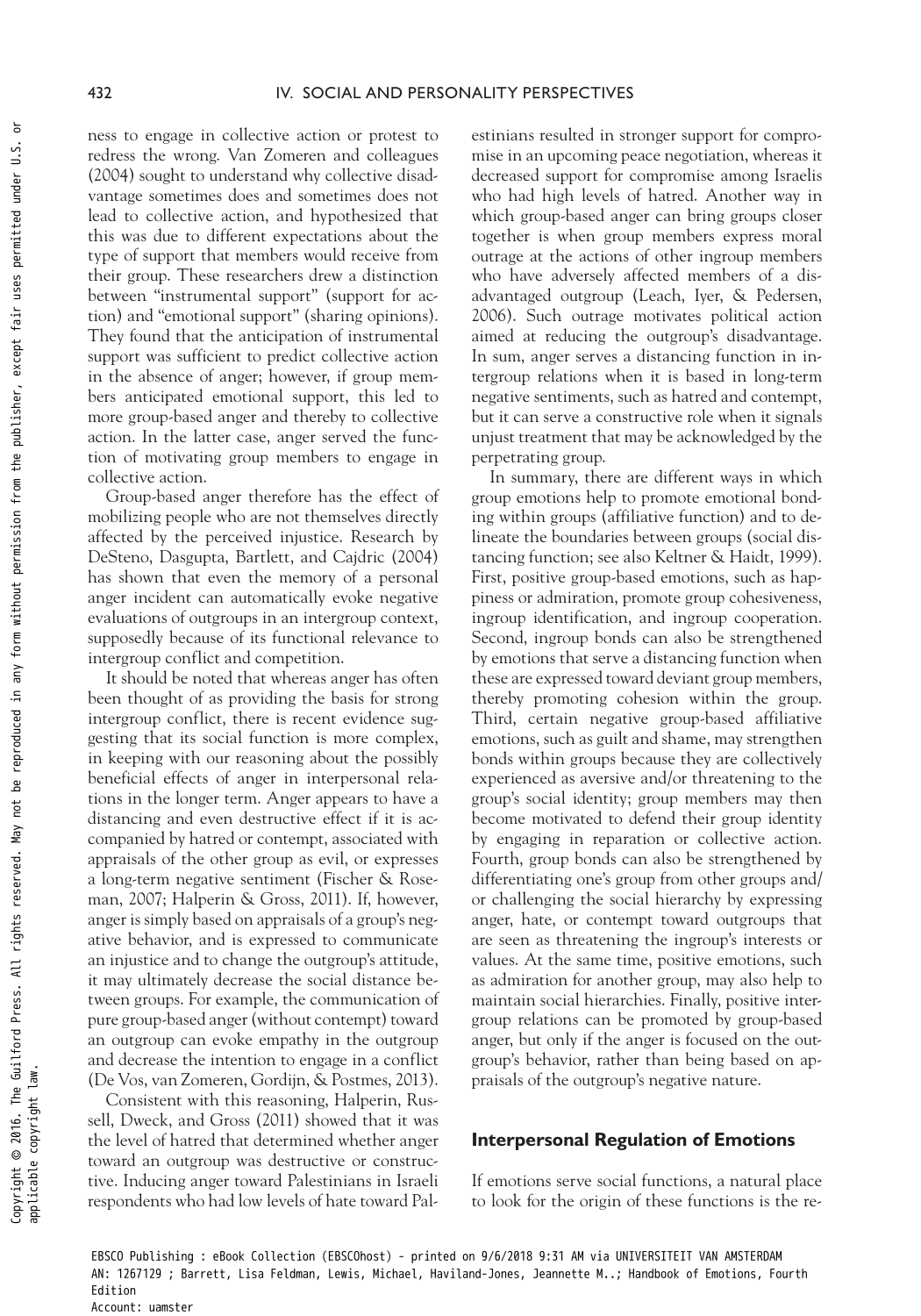applicable copyright law.

applicable copyright law.

Copyright @ 2016. The Guilford Press. All rights reserved. May

reproduced in any

å not actions of others to expressions of emotion. The fact that others respond to our emotions—and because we often care about the way in which they respond—means that emotions are subject to regulation, both by the person experiencing the emotion and by others. Interpersonal emotion regulation is defined as the explicit or implicit attempt to change someone else's emotions. The related concept of co-regulation refers to a process of reciprocal regulation of each other's emotions. Both types of emotion regulation are often preceded by the perception and appraisal of anticipated, imagined, or actual emotional reactions by others (i.e., social appraisal; Manstead & Fischer, 2001). The functions that emotions serve in interactions and relationships with others are therefore intertwined with the interpersonal regulation of emotion (e.g., Lopes, Salovey, Côté, & Beers, 2005; Niven, Macdonald, & Holman, 2012; see Emotion Regulation, Chapter 26, this volume).

It has been argued that the concept of emotion regulation is difficult to define, because it is unclear where emotion ends, where emotion regulation begins, and who is regulating what (Kappas, 2013). We might shout a little harder at a friend than at a superior, or we might cry more overtly in the company of a friend than in the company of strangers, without even noticing that we are regulating our emotion. Thus it can be argued that emotion regulation, like emotions themselves, serves the same two social functions that we have described in this chapter (see also Keltner & Haidt, 1999). Emotions are typically regulated in such a way that they are socially functional, helping us to establish or maintain closeness and cooperation with some but separation and distance from others (see also Emotion Regulation, Chapter 26, this volume).

Interpersonal regulation starts already early in life (Trevarthen, 1984): Parents adjust their own facial and vocal expressions of emotion in order to soothe, interest, or bring pleasure to a baby. When children are older, caregivers try to calm agitated or angry children by encouraging them to reappraise the situation, count to 10, or go to their room. Children who are unhappy are stimulated to smile; children who appear to be ungrateful are encouraged to express their gratitude (Eisenberg, Cumberland, & Spinrad, 1998). Parents' regulation of their children's emotions is later supplemented or superseded by peers (Helsen, Vollebergh, & Meeus, 2000) and still later by partners, who tell one to calm down, give disapproving looks, offer verbal comfort or criticism, or laugh with someone or at someone when expressing or sharing an emotion (Rimé, 2009). In communal relationships, partners are both targets of emotional expression and regulators of such expression (see also Clark et al., 2004). Interpersonal regulation thereby serves an affiliative function, because it is essentially cooperative.

Co-regulation involves not only telling others how to modify unwanted feelings, but also expressing one's own emotions in a way that regulates others' emotions. By expressing anger when one's partner is jealous, displaying shame when one's child has a temper tantrum in public, or expressing empathy when one's friend is in distress, we also attempt to help others to regulate their emotions. In the context of cooperative relationships, co-regulation is likely to involve encouraging affiliative emotions, and discouraging social distancing emotions.

Sharing the experience of affiliative emotions in interpersonal relations or groups is likely to enhance the closeness (see also Laurenceau, Barrett, & Pietromonaco, 1998), intimacy, or positivity of a relationship, and may result in emotional transference, convergence, or contagion (Hatfield, Cacioppo, & Rapson, 1992; Parkinson & Simons, 2012). Indirect evidence for such co-regulation of affiliative emotions can be found in a study by Anderson, Keltner, and John (2003), who found that dating partners and college roommates became emotionally more similar over the course of a year. This emotional convergence effect applied to both positive and negative emotional reactions to events and could not be explained by increased similarity in personality variables. More direct evidence for co-regulation comes from research by Bruder, Dosmukhambetova, Nerb, and Manstead (2012), who found that dyads jointly exposed to emotional films converged in their appraisals, emotions, and nonverbal behavior.

Regulating others' emotions can also operate via emotional mimicry (e.g., Dimberg, 1982; Dimberg & Lundquist, 1990). Research has shown that we mimic intimates more than strangers (Fischer, Becker, & Veenstra, 2012), ingroup members more than outgroup members (Bourgeois & Hess, 2008, Study 2; Van der Schalk et al., 2011), and people whom we like more than people whom we do not like (Likowski, Mühlberger, Seibt, Pauli, & Weyers, 2008). Instructions to mimic another person also lead to more affective bonding with this person, in comparison with conditions in which people are instructed not to mimic (Stel & Vonk, 2010). In short, interacting with others involves regulating our tendencies to mimic the other's